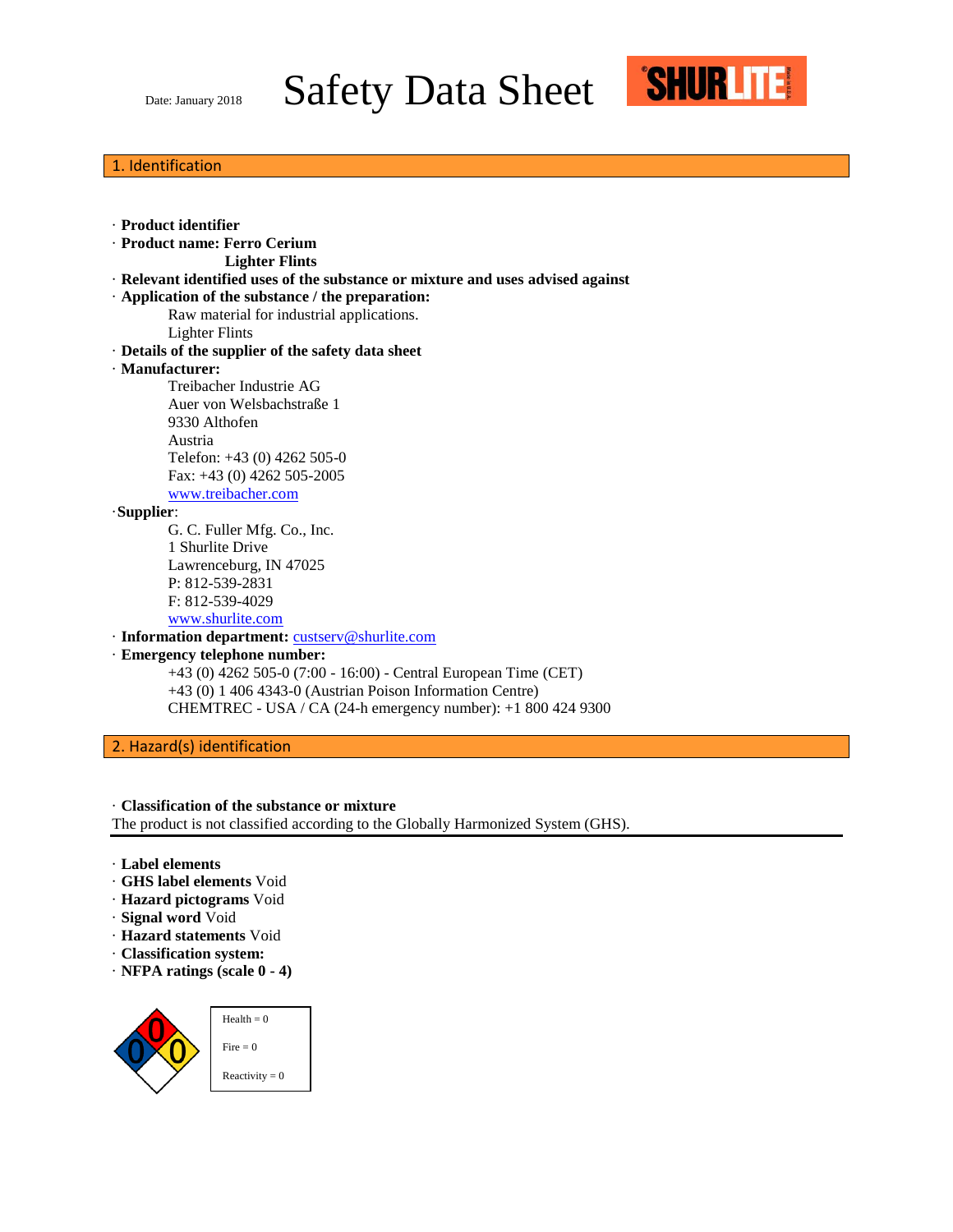#### · **HMIS-ratings (scale 0 - 4)**



#### · **Other hazards**

Lighter flints in the delivered form (cylindrical pieces) have no special risk. Moderate risk of explosions of fine material.

Dust can have irritant effects to eyes and respiratory organs.

Inappropriate use of lighter flints (e.g. use for sparking effects) can lead to fire and burn injuries.

- · **Results of PBT and vPvB assessment**
- · **PBT:** Not applicable.
- · **vPvB:** Not applicable.

#### 3. Composition/information on ingredients

#### · **Chemical characterization: Substances**

- Ferro Cerium
- Lighter Flints

#### **Product name: Ferro Cerium**

### **Lighter Flints**

#### · **Chemical characterization: Mixtures**

· **Components:**

|                                                                       | Mischmetal (Rare Earth Metals)                        | $>76\%$ |
|-----------------------------------------------------------------------|-------------------------------------------------------|---------|
| CAS: 7439-89-6<br>EINECS: 231-096-4<br>Reg.nr.: 01-2119462838-24-0360 | <b>Iron</b>                                           | $~20\%$ |
| CAS: 7439-95-4<br>EINECS: 231-104-6<br>Index number: 012-001-00-3     | Magnesium<br>-Pyr. Sol. 1, H250; Water-react. 1, H260 | $~2\%$  |

#### · **Additional information:**

Rare Earth Mischmetal contains: Cerium (EINECS: 231-154-9; CAS: 7440-45-1) Lanthanum (EINECS: 231-099-0; CAS: 7439-91-0)

### 4. First-aid measures

#### · **Description of first aid measures**

#### · **After inhalation:**

- Supply fresh air.
	- Seek medical treatment in case of complaints.
- · **After skin contact:**
	- Immediately wash with water and soap and rinse thoroughly.
	- If skin irritation continues, consult a doctor.
- · **After eye contact:**

Rinse opened eye for several minutes under running water. If symptoms persist, consult a doctor.

· **After swallowing:** Drink copious amounts of water and provide fresh air. Immediately call a doctor.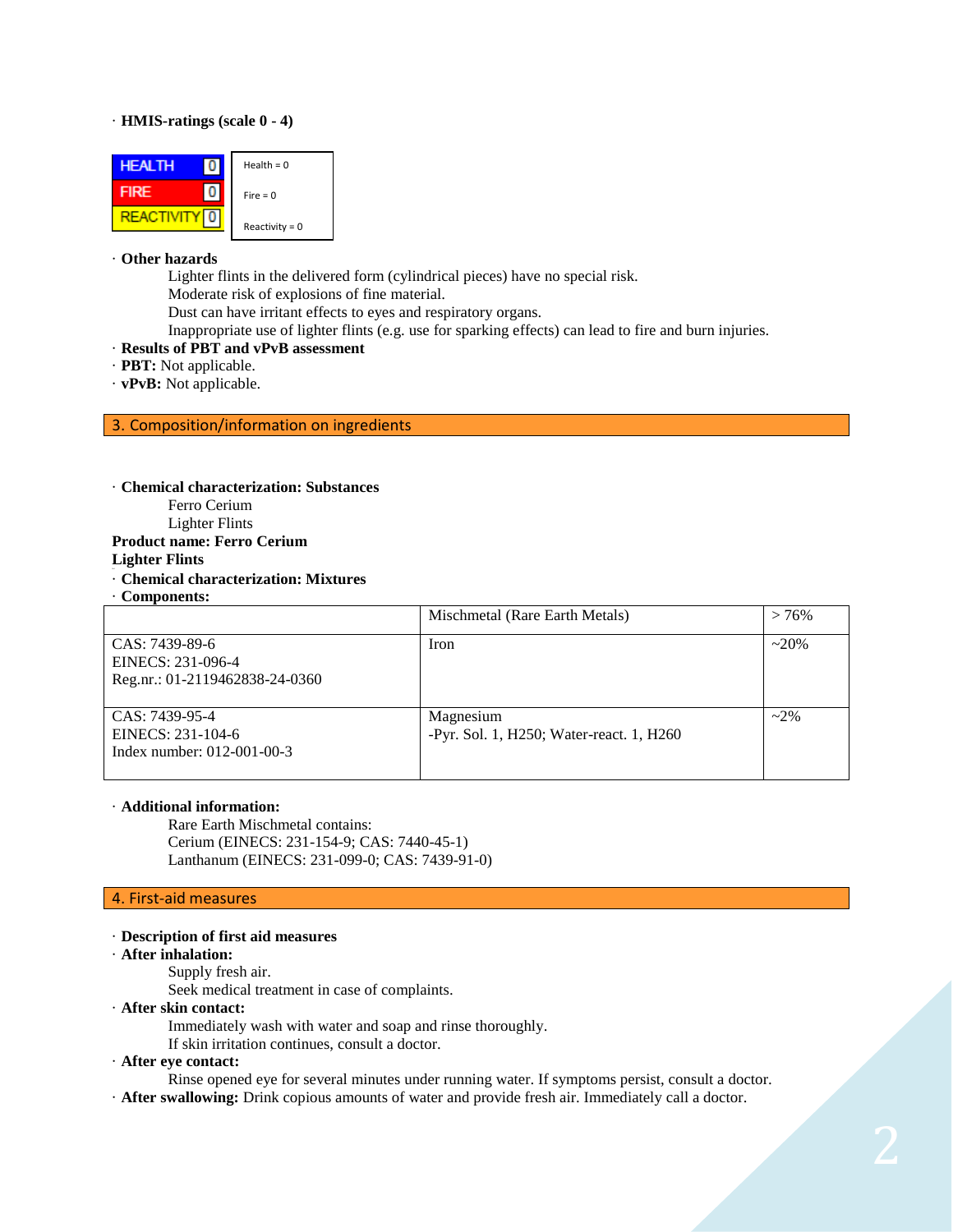· **Most important symptoms and effects, both acute and delayed** No further relevant information available.

- · **Information for doctor:** Treat symptomatically.
- · **Indication of any immediate medical attention and special treatment needed** No further relevant information available.

#### 5. Fire-fighting measures

#### · **Extinguishing media**

· **Suitable extinguishing agents:**

Dry sand

Fire-extinguishing powder

Special powder for metal fires. Do not use water.

# · **For safety reasons unsuitable extinguishing agents:**

Water

Carbon dioxide

Halogen extinguisher

### · **Special hazards arising from the substance or mixture**

In case of fire, the following can be released:

Toxic metal oxide smoke

# · **Advice for firefighters**

## · **Protective equipment:**

Wear self-contained respiratory protective device.

Wear fully protective suit.

# 38.0 · **Additional information:**

Cover all exposed surfaces with sand, salt or metal-extinguisher powder. Material should not be mixed until the material has been allowed to cool down.

Dispose of fire debris and contaminated firefighting water in accordance with official regulations.

# 6. Accidental release measures

#### · **Personal precautions, protective equipment and emergency procedures**

Avoid formation of dust.

Keep away from ignition sources

· **Environmental precautions:** No special measures required.

#### · **Methods and material for containment and cleaning up:**

Pick up mechanically.

Send for recovery or disposal in suitable receptacles.

Use non-sparking tools, because the rubbing of the product with metallic objects may cause a formation of sparks.

#### · **Reference to other sections**

See Section 7 for information on safe handling.

- See Section 8 for information on personal protection equipment.
- See Section 13 for disposal information.

### 7. Handling and storage

### · **Precautions for safe handling**

Prevent formation of dust.

When working with powdered material it is recommended to use a dry inert gas atmosphere and a local explosion proof exhaust system.

# · **Information about protection against explosions and fires:**

Keep ignition sources away - Do not smoke.

Keep away from oxidizing agents.

Finely distributed particles may be flammable or explosive.

#### · **Conditions for safe storage, including any incompatibilities**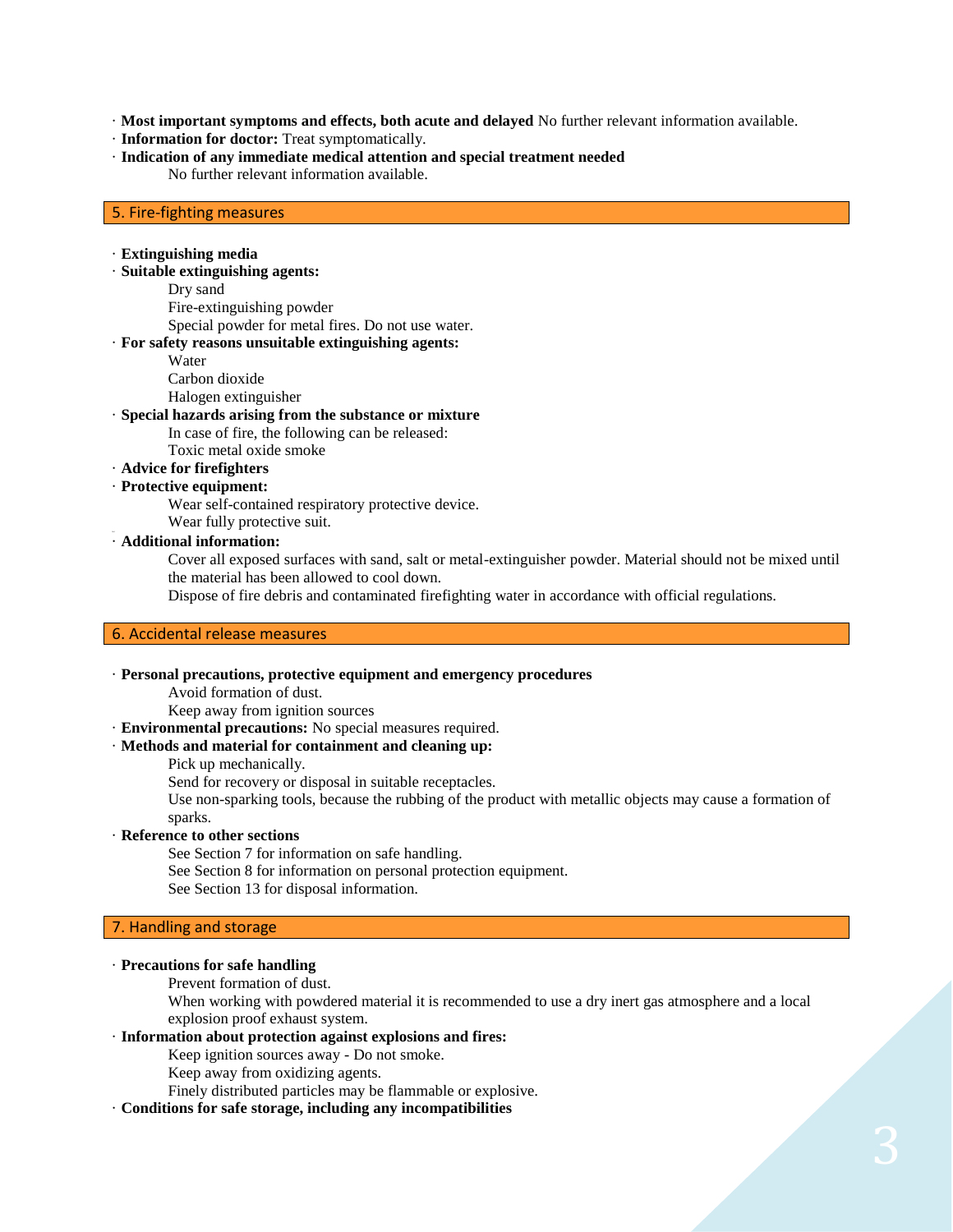#### · **Storage:**

- · **Requirements to be met by storerooms and receptacles:**
	- Keep receptacle tightly sealed.
	- Store in dry conditions.
- · **Information about storage in one common storage facility:**
	- Store away from flammable substances.
	- Do not store together with acids.
	- Store away from oxidizing agents.
	- Store away from water.
- · **Further information about storage conditions:**
	- Protect from contamination.
	- Never store lighter flints uncontrolled.
- · **Specific end use(s)** No further relevant information available.

# 8. Exposure controls/personal protection

## · **Additional information about design of technical systems:**

Ensure good ventilation/exhaustion at the workplace.

· **Control parameters**

## · **Components with limit values that require monitoring at the workplace:**

The product does not contain any relevant quantities of materials with critical values that have to be monitored at the workplace.

| Ν.<br>ı<br>Н.<br>ь<br>. . |  |
|---------------------------|--|
|---------------------------|--|

| 7440-45-1 Cerium    |                           |                                           |
|---------------------|---------------------------|-------------------------------------------|
| Oral                | DNEL system. Effects      | 3.04 mg/kg bw/day (Human (consumer))      |
| Dermal              | DNEL system. Effects      | 3.04 mg/kg bw/day (Human (consumer))      |
|                     |                           | 5.07 mg/kg bw/day (Human (worker))        |
| Inhalative          | DNEL system. effects      | $6$ mg/m <sup>3</sup> (Human (consumer))  |
|                     |                           | $10 \text{ mg/m}^3$ (Human (worker))      |
| 7439-91-0 Lanthanum |                           |                                           |
| Oral                | Oral Acute syst. Effects  | (General Population) No hazard identified |
|                     | LT syst. Effects          | (General Population) No hazard identified |
|                     |                           |                                           |
| Dermal              | Acute local effects       | (General Population) No hazard identified |
|                     |                           | (Human (worker) No hazard identified      |
|                     | Acute syst. Effects       | (General Population) No hazard identified |
|                     | LT local effects          | (General Population) No hazard identified |
|                     | LT syst. effects          | (General Population) No hazard identified |
|                     |                           | (Human (worker) No hazard identified      |
| Inhalative          | Acute local effects       | (General Population) No hazard identified |
|                     | Acute syst. Effects       | (General Population) No hazard identified |
|                     | <b>DNEL</b> acute effects | (Human (worker) No hazard identified      |
|                     | <b>DNEL</b> local effects | (Human (worker) No hazard identified      |
|                     | LT local effects          | (General Population) No hazard identified |
|                     | LT syst. Effects          | (General Population) No hazard identified |
|                     |                           | (Human (worker) No hazard identified      |
|                     |                           |                                           |
| Irritation of eyes  | Local effects             | (General Population) No hazard identified |
|                     |                           | (Human (worker) No hazard identified      |

### · **PNECs**

| 7440-45-1 Cerium |                                                                                  |  |
|------------------|----------------------------------------------------------------------------------|--|
| <b>PNEC STP</b>  | 60.9 mg/l (Microorganisms (activated sludge)) (OECD 209 (Activated Sludge, Resp. |  |
|                  | Inhibition Test)                                                                 |  |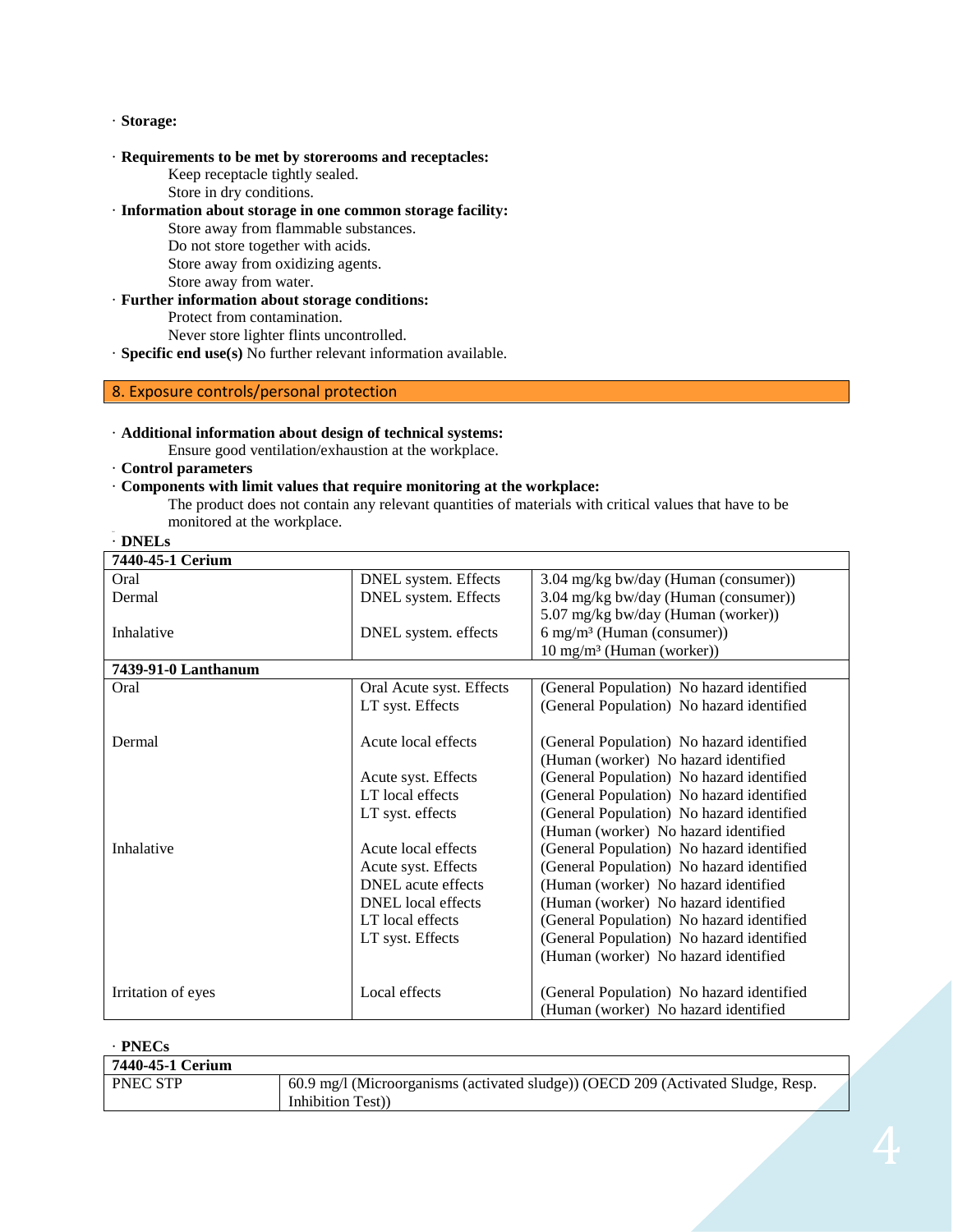|                        | Test material: Dicerium tricarbonate    |
|------------------------|-----------------------------------------|
|                        | Grutzner I $(2006)$                     |
| <b>PNEC</b> freshwater | 0.6 mg/l (Freshwater organisms)         |
|                        | Extrapolation method: assessment factor |
|                        |                                         |
| <b>PNEC</b> marine     | $60.9 \mu g/l$ (Marine organisms)       |
|                        | Extrapolation method: assessment factor |
| 7439-91-0 Lanthanum    |                                         |
| <b>PNEC</b>            | $-(-)$                                  |
|                        | No hazard identified                    |

· **Additional information:** The lists that were valid during the creation were used as basis.

- · **Exposure controls**
- · **Personal protective equipment:**
- · **General protective and hygienic measures:**

Do not eat, drink, smoke or sniff while working.

Wash hands before breaks and at the end of work.

· **Breathing equipment:** Not necessary if room is well-ventilated.

- · **Protection of hands:**
	- Protective gloves

· **Material of gloves** Wear gloves for the protection against mechanical hazards according to EN 388.

### · **Penetration time of glove material**

The exact break through time has to be found out by the manufacturer of the protective gloves and has to be observed.

· **Eye protection:**

Safety glasses

· **Body protection:** Protective work clothing

### 9. Physical and chemical properties

· **Information on basic physical and chemical properties** · **General Information** · **Appearance: Form:** Solid, Lumpy **Color:** Grey -Different according to coloring · **Odor:** Odorless · **Odor threshold:** Not applicable · **pH-value:** Not applicable · **Melting point/Melting range:** ca. 700 °C (ca. 1292 °F) · **Boiling point/Boiling range:** ca. 1100 °C (ca. 2012 °F) · **Flash point:** Not applicable · **Flammability (solid, gaseous):** Flammable. 38.0 · **Ignition temperature:** Solid material (flints): 400 °C (752°F) Powder: 195 - 280 °C (338°F – 536°F) · **Auto igniting:** Product is not self-igniting. · **Danger of explosion:** Lighter flints: not applicable. Powder: not determined. · **Explosion limits: Lower:** Not determined **Upper:** Not determined · **Oxidizing properties** Lumpy: none In form of powder: yes. · **Density:** 6.5 g/cm³ (54.243 lbs/gal) · **Solubility in / Miscibility with**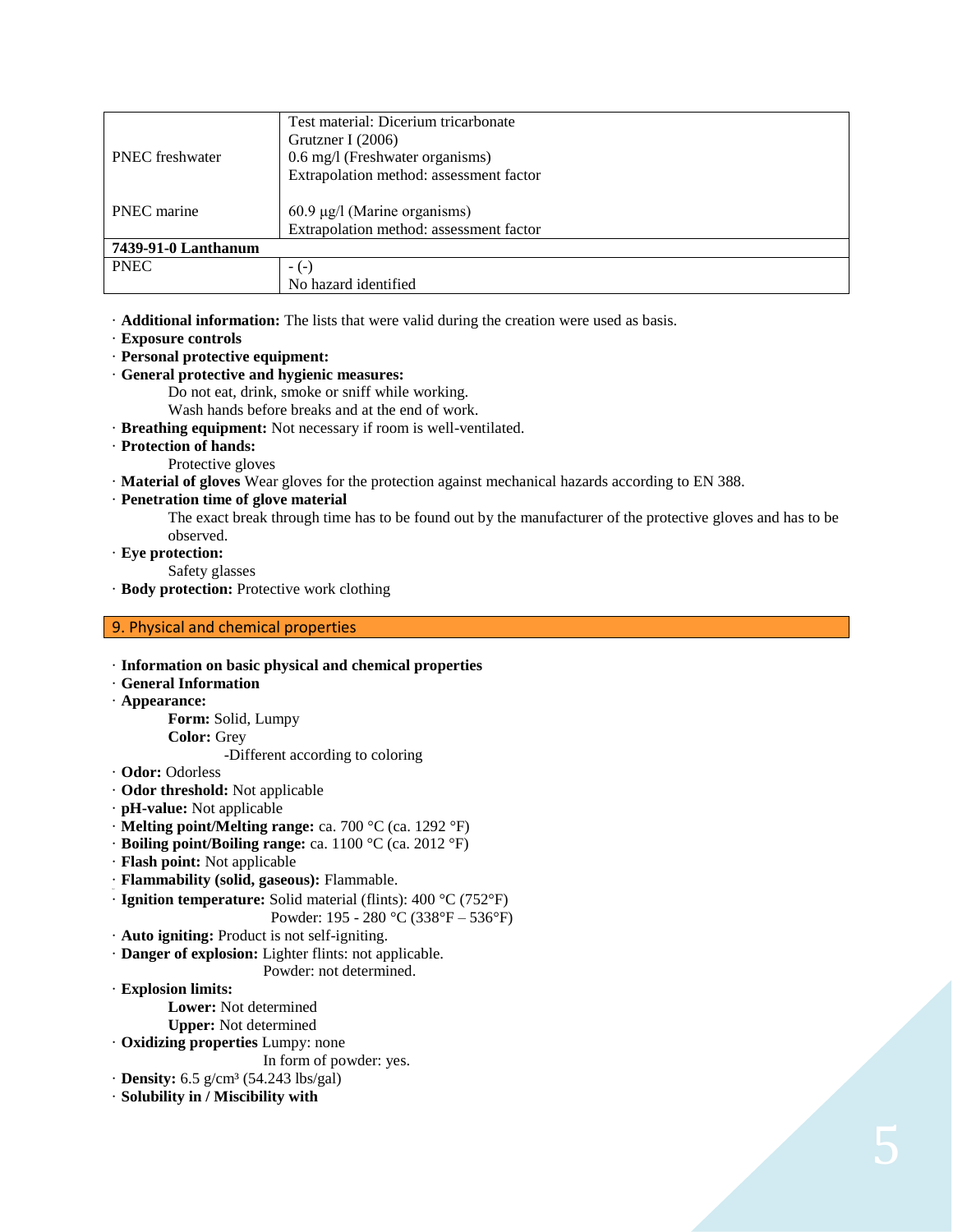**Water:** Insoluble.

· **Partition coefficient (n-octanol/water):** Not determined

· **Viscosity:**

- **Dynamic:** Not determined
- **Kinematic:** Not determined
- · **Other information** No further relevant information available.

# 10. Stability and reactivity

- · **Reactivity**
- · **Chemical stability**
- · **Thermal decomposition / conditions to be avoided:** Lumpy material is stable against corrosion.
- · **Possibility of hazardous reactions**

Reacts with strong oxidizing agents.

- Reacts with water and acids.
- · **Conditions to avoid** No further relevant information available.
- · **Incompatible materials:**
	- Keep away from water.

Keep away from oxidising agents and acidic substances.

- · **Hazardous decomposition products:** No dangerous decomposition products known.
- · **Additional information:**

If ferro mischmetal gets inadvertently wet, put it on an absorptive material and dry it with warm air (not to hot).

# 11. Toxicological information

#### · **Information on toxicological effects**

· **Acute toxicity:**

#### · **LD/LC50 values that are relevant for classification:**

| 7440-45-1 Cerium    |              |                                                                            |
|---------------------|--------------|----------------------------------------------------------------------------|
| Oral                | LD50         | > 5000 mg/kg (rat (Sprague-Dawley)) (EPA OPPTS 870.1100 (Acute Oral        |
|                     |              | Toxicity)                                                                  |
|                     |              | Test material: Dicerium tricarbonate                                       |
|                     |              | Lambert CE, Barnum EC, Shapiro R (1993)                                    |
|                     | <b>NOAEL</b> | 150 mg/kg bw/day (rat (Sprague-Dawley)) (OECD Guideline 422)               |
|                     |              | Repeated dose toxicity oral                                                |
|                     |              | Test material: Dicerium tricarbonate                                       |
|                     |              | Target organs: digestive: stomach                                          |
| Inhalative          | LC50/4 h     | 5.05 mg/l (rat (wistar)) (OECD Guideline 403 (Acute Inhalation Toxicity))  |
|                     |              | Test material: Dicerium tricarbonate                                       |
|                     |              | F. Duchosal (1993)                                                         |
| 7439-91-0 Lanthanum |              |                                                                            |
| Oral                | LD50         | - $mg/kg(-)$                                                               |
|                     |              | Study technically not feasible                                             |
|                     | <b>NOAEL</b> | 10648 ppm (rat (wistar)) (OECD Guideline 408; EU Method B.7)               |
|                     |              | read-across from supporting substance(structural analogue or surrogate)    |
|                     |              | Test material: lanthanum carbonate octahydrate                             |
|                     |              | 1126 mg/kg bw/day (rat (wistar - female)) (OECD Guideline 408; EU Method   |
|                     |              | B.7)                                                                       |
|                     |              | Read-across von unterstützender Substanz (Strukturanalog oder Ersatz)      |
|                     |              | Testmaterial: Lanthankarbonat oktahydrat                                   |
|                     |              | 741 mg/kg bw/day (rat (wistar - male)) (OECD Guideline 408; EU Method B.7) |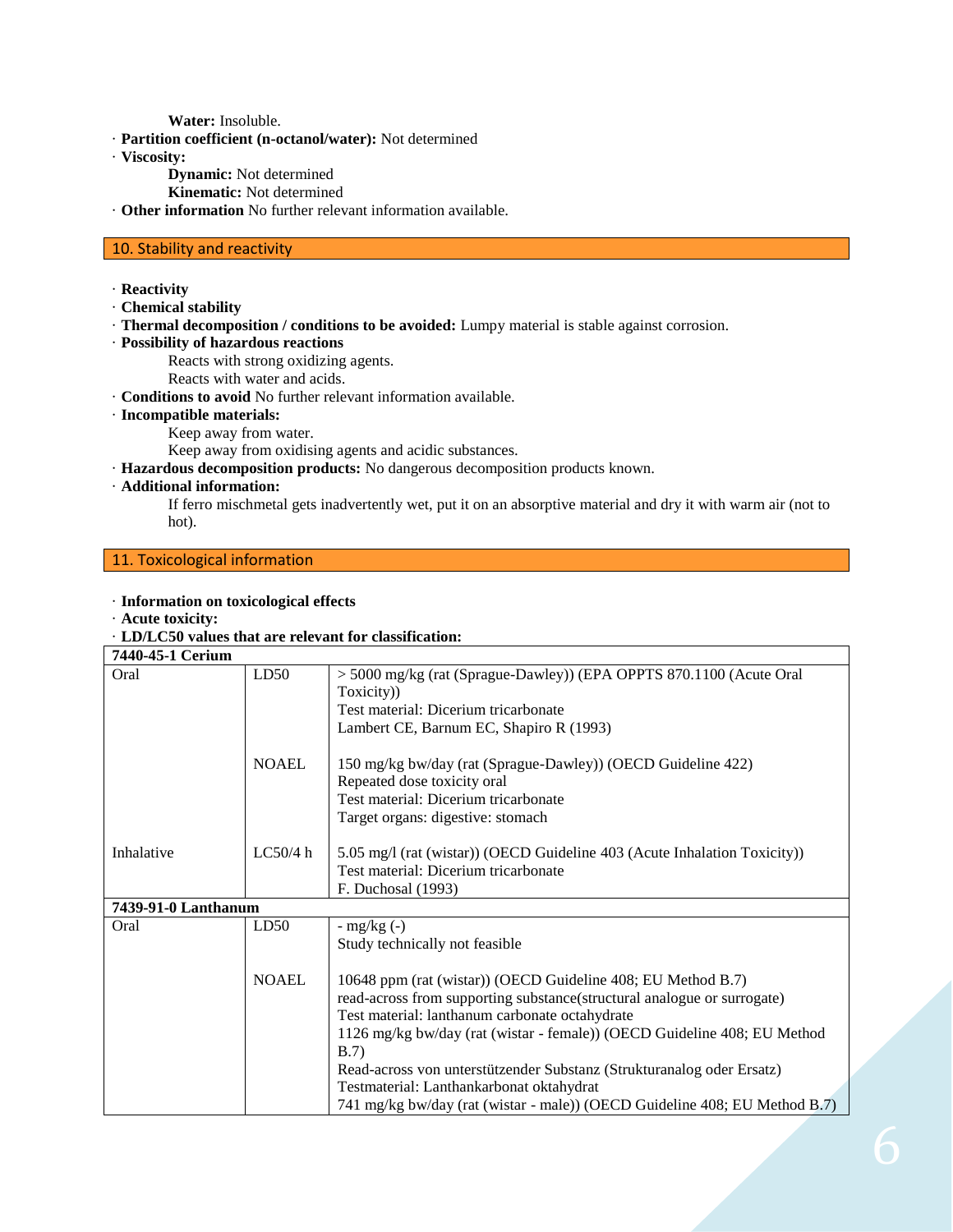| Dermal             | LD50 | read-across from supporting substance(structural analogue or surrogate)<br>Test material: lanthanum carbonate octahydrate<br>$mg/kg(-)$ |
|--------------------|------|-----------------------------------------------------------------------------------------------------------------------------------------|
|                    |      | Study technically not feasible                                                                                                          |
| Inhalative         | LC50 | $mg/kg(-)$                                                                                                                              |
|                    |      | Study technically not feasible                                                                                                          |
| Irritation of skin |      | $-(-)$                                                                                                                                  |
|                    |      | Study technically not feasible                                                                                                          |
| Irritation of eyes |      | $-(-)$                                                                                                                                  |
|                    |      | Study technically not feasible                                                                                                          |
| 7439-89-6 Iron     |      |                                                                                                                                         |
| Oral               | LD50 | 20000 mg/kg (Guinea pig)                                                                                                                |
|                    |      | Lit.: Indian Journal of Pharmacy. Vol. 13, Pg. 240, 1951.                                                                               |
|                    |      | $30000$ mg/kg (Rat)                                                                                                                     |
|                    |      | Lit.: Indian Journal of Pharmacy. Vol. 13, Pg. 240, 1951.                                                                               |
|                    |      |                                                                                                                                         |

· **on the skin:** No data available.

· **on the eye:** No data available.

· **Sensitization:** No sensitizing effects known.

· **Other information (about experimental toxicology):** Warning, substance not yet fully tested

· **Additional toxicological information:**

The product is not subject to classification according to internally approved calculation methods for preparations:

- · **Carcinogenic categories**
	- · **IARC (International Agency for Research on Cancer)**
		- None of the ingredients is listed.

· **NTP (National Toxicology Program)**

None of the ingredients is listed.

· **CMR effects (carcinogenity, mutagenicity and toxicity for reproduction)** Not determined

# 12. Ecological information

· **Toxicity**

· **Aquatic toxicity:**

| 7440-45-1 Cerium    |                                                                                            |  |
|---------------------|--------------------------------------------------------------------------------------------|--|
| EC50/72h            | $> 100$ mg/l (Desmodesmus subspicatus) (OECD Guideline 201 (Alga, Growth Inhibition Test)) |  |
|                     | Test material: Dicerium tricarbonate                                                       |  |
|                     | Bätscher Roger (2007)                                                                      |  |
| LC50/48h            |                                                                                            |  |
|                     | $> 100$ mg/l (Daphnia magna) (OECD Guideline 202; EU Method C.2)                           |  |
|                     | Test material: Dicerium tricarbonate                                                       |  |
|                     | Bätscher R (2007b)                                                                         |  |
|                     |                                                                                            |  |
| LC50/96h            | $> 100$ mg/l (Oncorhynchus mykiss) (OECD Guideline 203; EU Method C.1)                     |  |
|                     | Test material: Dicerium tricarbonate                                                       |  |
|                     | Bätscher R (2007a)                                                                         |  |
| 7439-91-0 Lanthanum |                                                                                            |  |
| EC50/48h            | $mg/l$ (Daphnia)                                                                           |  |
|                     | Study technically not feasible                                                             |  |
|                     |                                                                                            |  |
| EC50/72h            | $EC50/72h - mg/l (Ag)$                                                                     |  |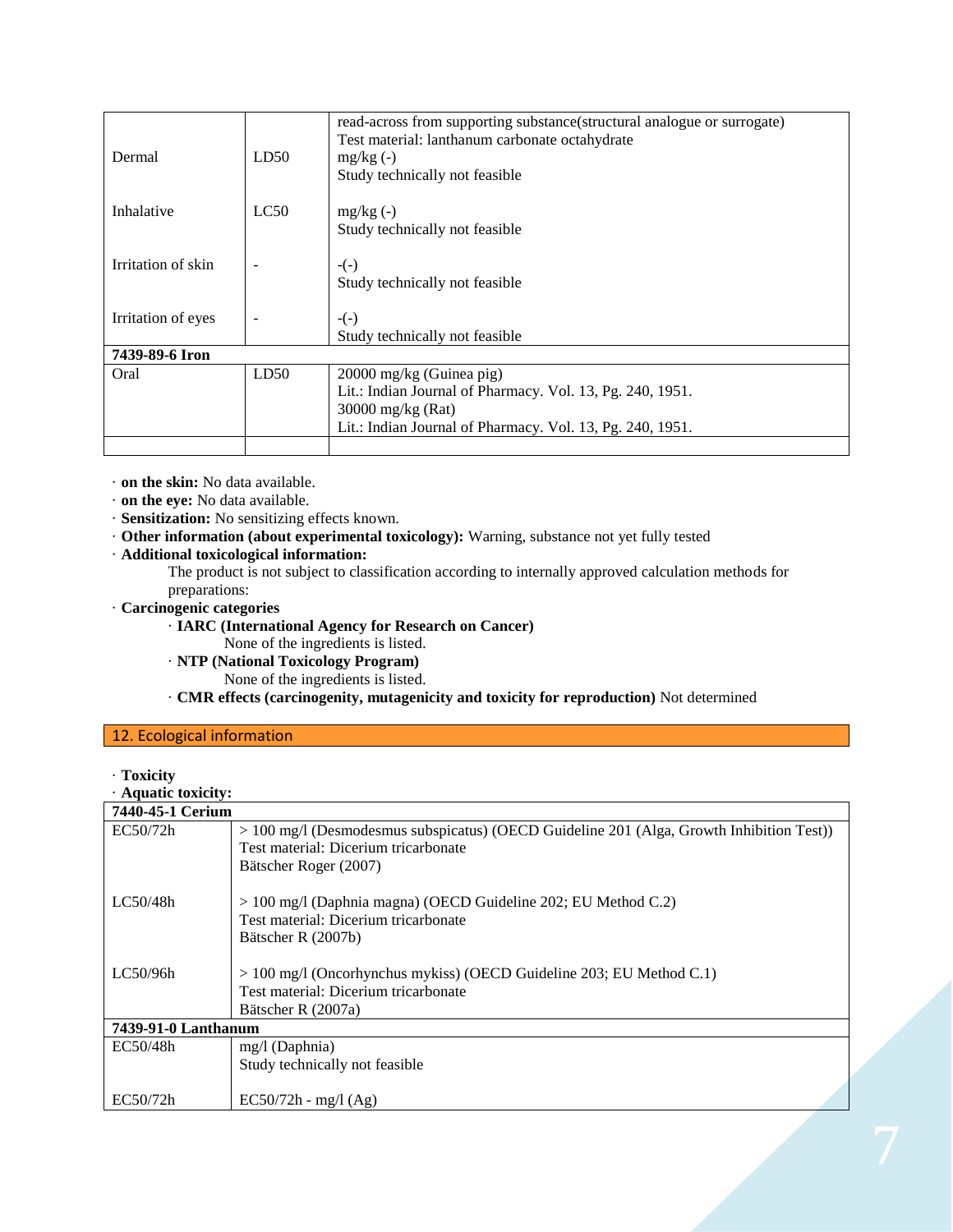#### Study technically not feasible

- · **Persistence and degradability** Not determined
- · **Bioaccumulative potential** Not determined
- · **Mobility in soil** No further relevant information available.
- · **Additional ecological information:**
- · **AOX-indication:** The product does not contain organically bounded halogens (AOX-free).
- · **General notes:** Generally not hazardous for water
- · **Results of PBT and vPvB assessment**
- · **PBT:** Not applicable.
- · **vPvB:** Not applicable.
- · **Other adverse effects** No further relevant information available.

### 13. Disposal considerations

#### · **Waste treatment methods**

#### · **Recommendation:**

Ferro Mischmetal tends to oxidize if they are stored for a longer time. The formed oxides are mostly available in form of powder. Powder and swarf of Mischmetal have pyrophoric properties and spontaneous ignition is possible. Put small portions of about 100 g in 1 l saltwater  $(5 - 15\%)$  in a metallic vessel and place it outside buildings. Wait till the reaction process (Hydrogen development) is finished, which may take a few days. The remaining sludge can be disposed riskless. In case of doubt contact manufacturer or supplier. Disposal must be made according to official regulations.

- · **Waste disposal key:** 51310 (ÖNORM S 2100)
- · **European waste catalogue** 06 03 16
- · **Uncleaned packagings:**
- · **Recommendation:**

Packaging that cannot be cleansed are to be disposed of in the same manner as the product. Disposal must be made according to official regulations.

### 14. Transport information

- · **UN-Number**
- · **DOT, ADR, ADN, IMDG, IATA** Void
- · **UN proper shipping name**
- · **DOT, ADR, ADN, IMDG, IATA** Void
- · **Transport hazard class(es)**
- · **DOT, ADR, ADN, IMDG, IATA**
- · **Class** Void
- · **Packing group**
- · **DOT, ADR, IMDG, IATA** Void
- · **Environmental hazards:** Not applicable
- · **Special precautions for user** Not applicable.
- · **Transport in bulk according to Annex II of**
- **MARPOL73/78 and the IBC Code** Not applicable.
- · **Transport/Additional information:** Not dangerous according to the above specifications.
- · **IATA** No dangerous good according to "IATA Dangerous Goods
- Regulation (DGR) 55th Edition 2014"
- · **UN "Model Regulation":** -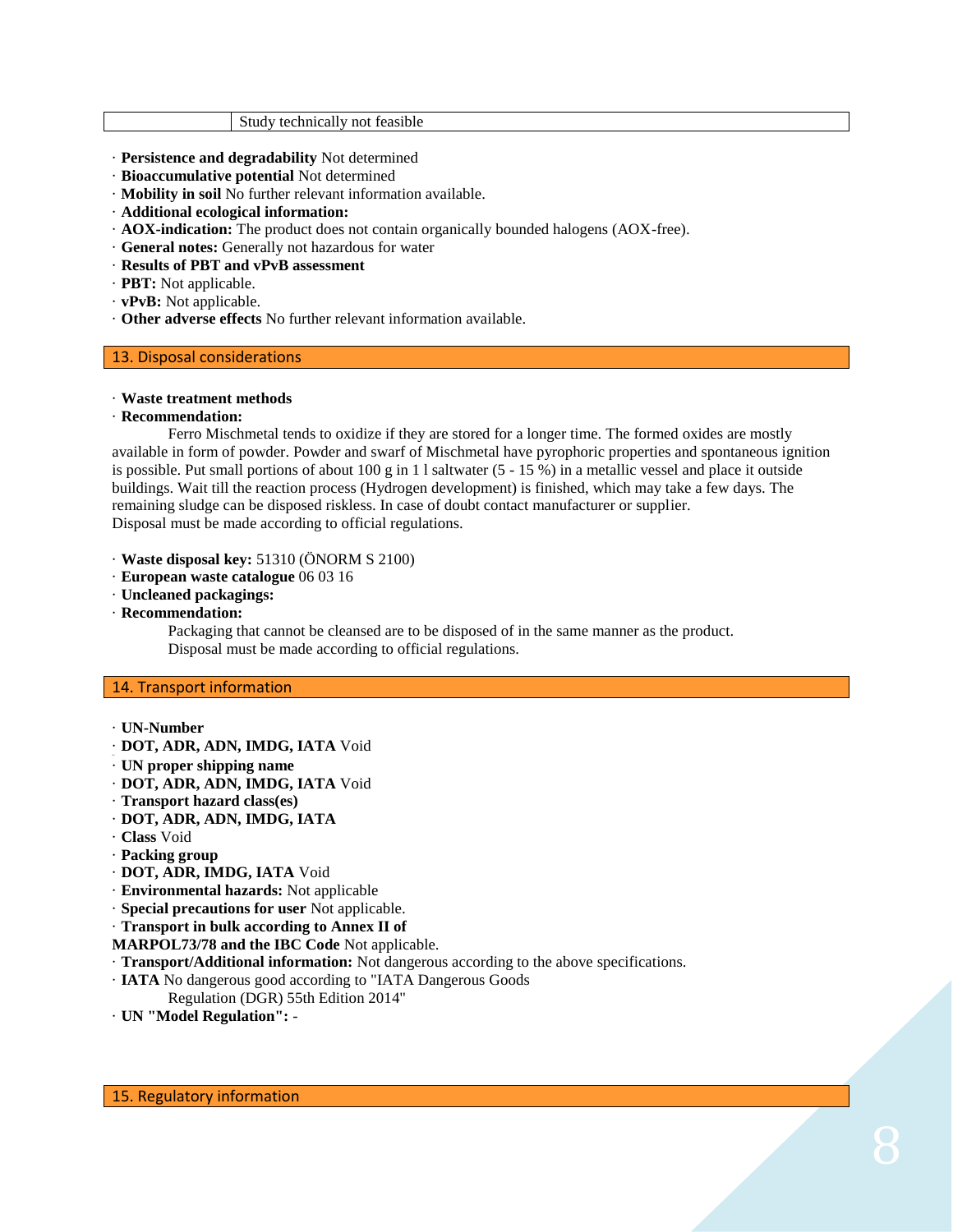· **REACH-Registration number:** Cerium: 01-2119480148-35-0000 Lanthanum: 01-2119971281-39-0000 Iron: 01-2119462838-24-0360 · **Safety, health and environmental regulations/legislation specific for the substance or mixture** · **Sara** · **Section 302 (extremely hazardous substances):** None of the ingredients is listed. · **Section 313 (Specific toxic chemical listings):** None of the ingredients is listed. · **TSCA (Toxic Substances Control Act):** All ingredients are listed. · **Proposition 65** · **Chemicals known to cause cancer:** None of the ingredients is listed. · **Chemicals known to cause reproductive toxicity for females:** None of the ingredients is listed. · **Chemicals known to cause reproductive toxicity for males:** None of the ingredients is listed. · **Chemicals known to cause developmental toxicity:** None of the ingredients is listed. · **Cancerogenity categories** · **EPA (Environmental Protection Agency)** None of the ingredients is listed. · **TLV (Threshold Limit Value established by ACGIH)** None of the ingredients is listed. · **MAK (German Maximum Workplace Concentration)** None of the ingredients is listed. · **NIOSH-Ca (National Institute for Occupational Safety and Health)** None of the ingredients is listed. · **OSHA-Ca (Occupational Safety & Health Administration)** None of the ingredients is listed. · **Canadian substance listings:** · **Canadian Domestic Substances List (DSL)** All ingredients are listed. · **Canadian Ingredient Disclosure list (limit 0.1%)** None of the ingredients is listed. · **Canadian Ingredient Disclosure list (limit 1%)** None of the ingredients is listed. · **Philippines Inventory of Chemicals and Chemical Substances** All ingredients are listed. · **Chinese Chemical Inventory of Existing Chemical Substances** 7440-45-1 Cerium 7439-89-6 Iron 7439-95-4 Magnesium · **Australian Inventory of Chemical Substances** All ingredients are listed. · **Korean Existing Chemical Inventory** 7440-45-1 Cerium KE-05379 7439-91-0 Lanthanum KE-21820 7439-89-6 Iron KE-21059 7439-95-4 Magnesium KE-22673 · **Standard for the Uniform Scheduling of Drugs and Poisons** 7439-91-0 Lanthanum S4

· **Chemical safety assessment:** A Chemical Safety Assessment has not been carried out.